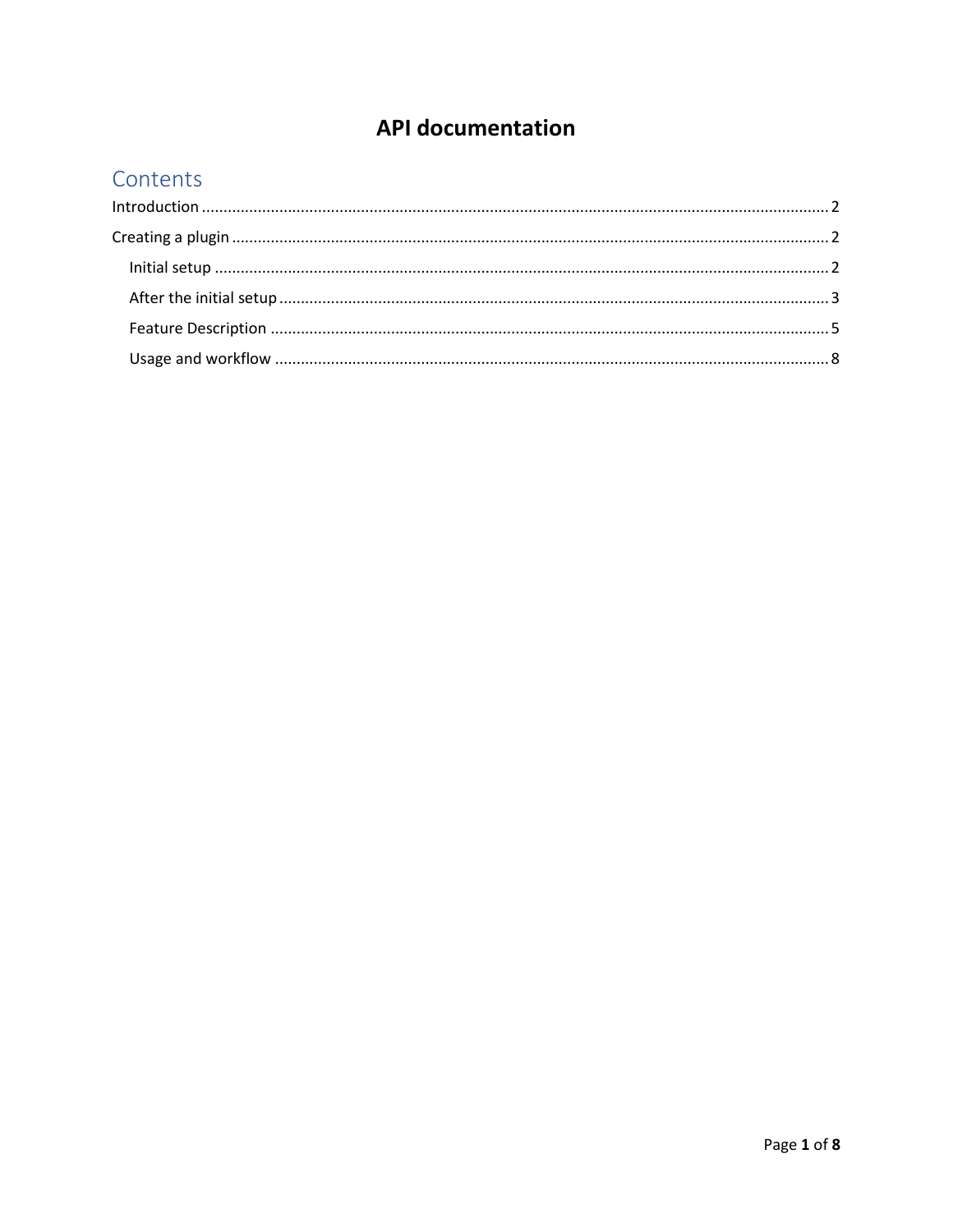## <span id="page-1-0"></span>Introduction

Bentley's ProStructures CONNECT Edition is a very complex and flexible software that allows user to do almost anything they want. However, in certain situations, automating certain tasks or creating a simple extension can drastically increase the user's productivity. Fortunately, this is possible with ProStructures. Any user with basic experience in programming can create their own plugin to suit his or her needs. This document outlines the necessary steps that need to be completed by the user to use the ProStructures API to create his custom plugin. A sample plugin will also be described as an example.

## <span id="page-1-1"></span>Creating a plugin

### <span id="page-1-2"></span>Initial setup

Before anything else, the user needs to create a project. In ProStructures, there is an API that serves both ProConcrete and ProSteel and this API is written in both C# and vb.net. The following instructions are for creating a C# plugin using the ProConcrete API and the Visual Studio 2015 IDE.

1) Create a new C# Class Library project. Your project will be built as a DLL.

2) Set the properties for your project. It is important that those properties are set correctly for your project to work.

**Application tab:** Write a name for your assembly. Choose a name that is short and simple if possible as this will make it easier to write the command for the plugin. Once this is done, set the target to .NET framework 4.6.1 to make sure that your project uses the same version as the API. Finally, before going to the next tab, make sure that the application type is set to Class library.

**Build tab:** Set the target platform to x64 and the build output path to the prg folder of your ProStructures application. By default, the prg folder is located under: C:\Program Files\Bentley\ProStructures CONNECT Edition\ProStructures\prg.

**Debug tab:** If you want to debug your project, check the "Start external program" radio button and set the path to your ProStructures CONNECT Edition application file. By default, this is located under C:\Program Files\Bentley\ProStructures CONNECT Edition\ProStructures.

**References:** Add the following references to your project: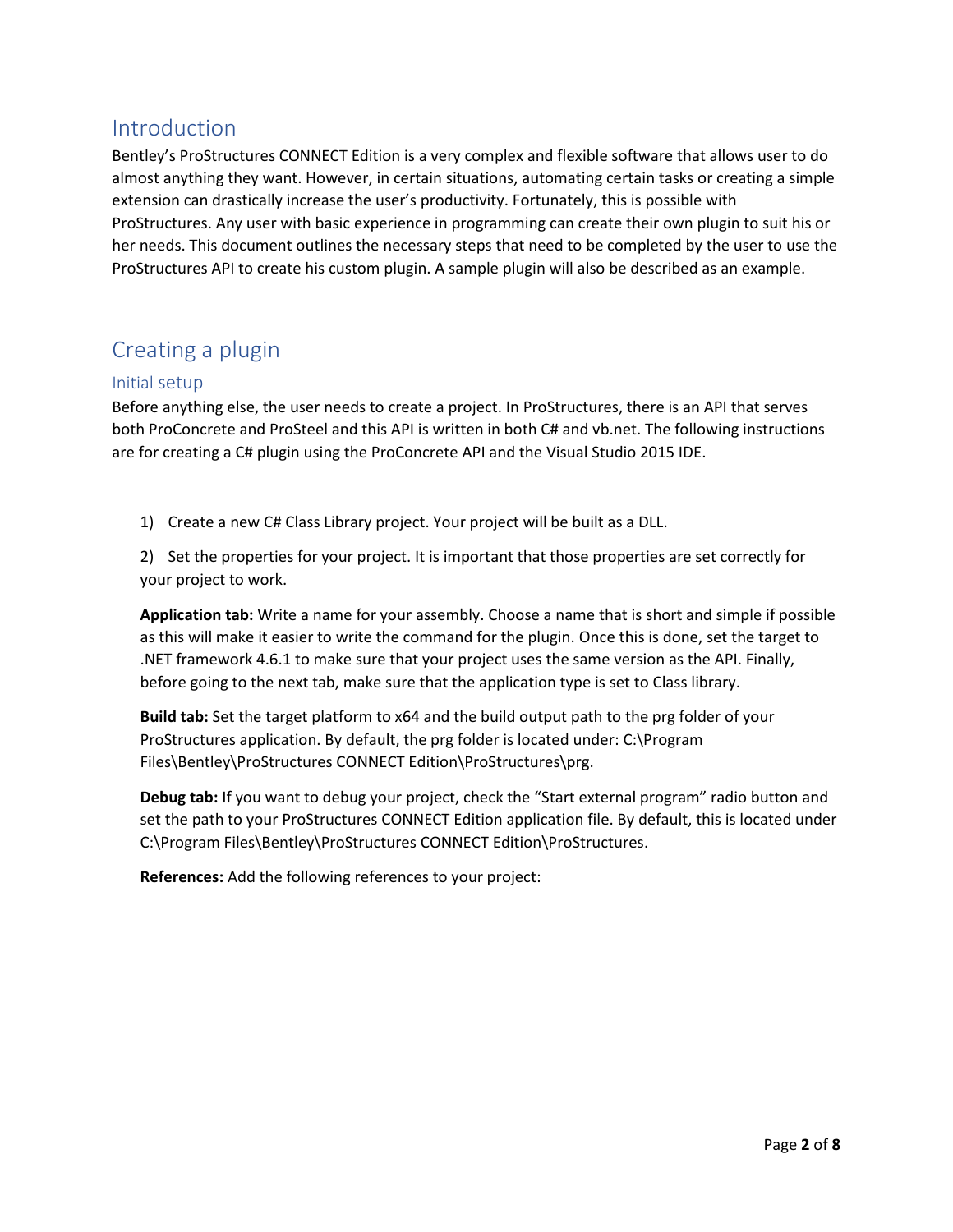| Application          | Configuration: N/A            |             |               | Platform: N/A         |                                                                                                                         |  |
|----------------------|-------------------------------|-------------|---------------|-----------------------|-------------------------------------------------------------------------------------------------------------------------|--|
| Compile*             |                               |             |               |                       |                                                                                                                         |  |
| Debua                |                               |             |               |                       | Reference Paths                                                                                                         |  |
| <b>References</b>    | References:                   |             |               |                       |                                                                                                                         |  |
| <b>Resources</b>     | <b>Reference Name</b>         | <b>Type</b> |               | Versi Copy Local Path |                                                                                                                         |  |
|                      | Bentley.DanPlatformNET        | .NFT        | 1.0.0.0 False |                       | C:\Program Files\Bentley\ProStructures CONNECT Edition\ProStructures\Bentley.DgnPlatformNET.dll                         |  |
| <b>Services</b>      | Bentley.Interop.MicroStation  | .NET        | 8.0.0.0 False |                       | C:\Program Files\Bentley\ProStructures CONNECT Edition\ProStructures\Assemblies\Bentley.Interop.MicroStationDGN.dll     |  |
| Settings             | <b>Bentley.MicroStation</b>   | .NET        | 1.0.0.0 False |                       | C:\Program Files\Bentley\ProStructures CONNECT Edition\ProStructures\Assemblies\Bentley.MicroStation.dll                |  |
| Signing              | Bentley.MicroStation.Interfac | .NET        | 1.0.0.0 False |                       | C:\Program Files\Bentley\ProStructures CONNECT Edition\ProStructures\Assemblies\Bentley.MicroStation.Interfaces.1.0.dll |  |
|                      | ProstructuresNet              | .NFT        | 0.0.0.0 False |                       | C:\Program Files\Bentley\ProStructures CONNECT Edition\ProStructures\Prq\ProstructuresNet.dll                           |  |
| My Extensions        | <b>PSX PlugInBase</b>         | .NET        | 18.0          | False                 | C:\Program Files\Bentley\ProStructures CONNECT Edition\ProStructures\Prq\PSX_PlugInBase.dll                             |  |
| <b>Code Analysis</b> | System                        | .NFT        | 4.0.0.0 False |                       | C:\Program Files (x86)\Reference Assemblies\Microsoft\Framework\.NETFramework\v4.6.1\System.dll                         |  |
|                      | System.Core                   | .NET        | 4.0.0.0 False |                       | C:\Program Files (x86)\Reference Assemblies\Microsoft\Framework\.NETFramework\v4.6.1\System.Core.dll                    |  |
|                      | System.Data                   | .NET        | 4.0.0.0 False |                       | C:\Program Files (x86)\Reference Assemblies\Microsoft\Framework\.NETFramework\v4.6.1\System.Data.dll                    |  |
|                      | System.Data.DataSetExtensions | .NET        | 4.0.0.0 False |                       | C:\Program Files (x86)\Reference Assemblies\Microsoft\Framework\.NETFramework\v4.6.1\System.Data.DataSetExtensions.dll  |  |
|                      | System.Net.Http               | .NFT        | 4.0.0.0 False |                       | C:\Program Files (x86)\Reference Assemblies\Microsoft\Framework\.NETFramework\v4.6.1\System.Net.Http.dll                |  |
|                      | System.Xml                    | .NET        | 4.0.0.0 False |                       | C:\Program Files (x86)\Reference Assemblies\Microsoft\Framework\.NETFramework\v4.6.1\System.Xml.dll                     |  |
|                      | System.Xml.Ling               | .NET        | 4.0.0.0 False |                       | C:\Program Files (x86)\Reference Assemblies\Microsoft\Framework\.NETFramework\v4.6.1\System.Xml.Ling.dll                |  |
|                      | ustation                      | .NET        | 1.0.0.0 False |                       | C:\Program Files\Bentley\ProStructures CONNECT Edition\ProStructures\ustation.dll                                       |  |
|                      |                               |             |               |                       |                                                                                                                         |  |
|                      |                               |             |               |                       |                                                                                                                         |  |
|                      |                               |             |               |                       |                                                                                                                         |  |
|                      |                               |             |               |                       |                                                                                                                         |  |
|                      |                               |             |               |                       |                                                                                                                         |  |
|                      |                               |             |               |                       |                                                                                                                         |  |

Those libraries are needed for your plugin.

#### <span id="page-2-0"></span>After the initial setup

Once the initial setup is completed, you will need to create three new files in your project.

#### **Xml file**

First, you will need to create a xml file. This xml file is useful for mapping the command to a function that you will create in your solution. If this is done properly, this function will be called when you type the command in the ProStructures application.

#### **AddInMain.cs**

You will also need to create a C# class file that implements the Bentley.MstnPlatformNET. You will provide an id and this id will be used to load your plugin in the application.

#### **.csproj file**

You will need to add the following instructions to the .csproj file of your solution to make your xml command file work:

#### <ItemGroup>

<EmbeddedResource Include="commands.xml">

<LogicalName>CommandTable.xml</LogicalName>

<SubType>Designer</SubType>

</EmbeddedResource>

</ItemGroup>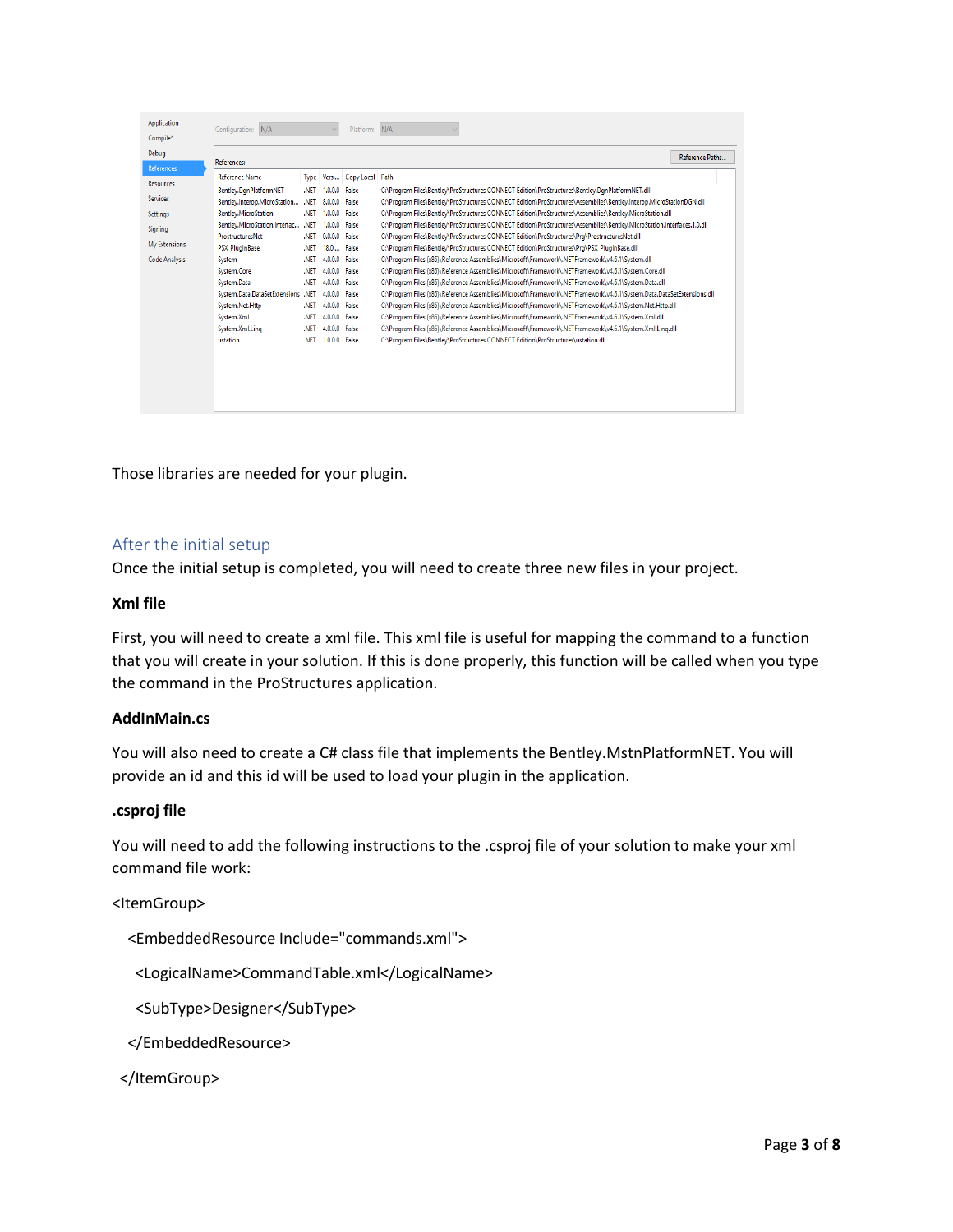Add those instructions in the <ItemGroup> tag of the file.

Those are all the necessary steps that need to be followed for your plugin to work. You can structure the rest of your solution in any way that suits you.

**Note:** The steps described above can be confusing. We suggest looking at the sample project provided if some questions arise. This sample is a basic project that can be loaded in the application. You could simply start from this project if you want.

#### **AddInMain.cs**

Implements the base AddIn class. This class is identical for every plugin except for the id.

#### **TemplateHandler.cs**

This class is responsible for writing to sve, wndcfg and tpl files and reading from them. It contains multiple API function calls related to sve files, wndcfg files and tpl files. The sve and wndcfg files are saved under: C:\ProgramData\Bentley\ProStructures CONNECT Edition\Configuration\ProStructures\Localised\USA\_Canada\Temp and the tpl files are saved under: C:\ProgramData\Bentley\ProStructures CONNECT Edition\Configuration\ProStructures\Localised\USA\_Canada\Varia

#### **InTransaction.cs**

This is a helper class for writing and reading to/from a ProStructures object.

#### **CorbelRebarSet.cs**

This class is responsible for building the rebars in the corbels and the support column. The rebars are built according to the parameters in the form and according to the rebar template parameters in the ProStructures application.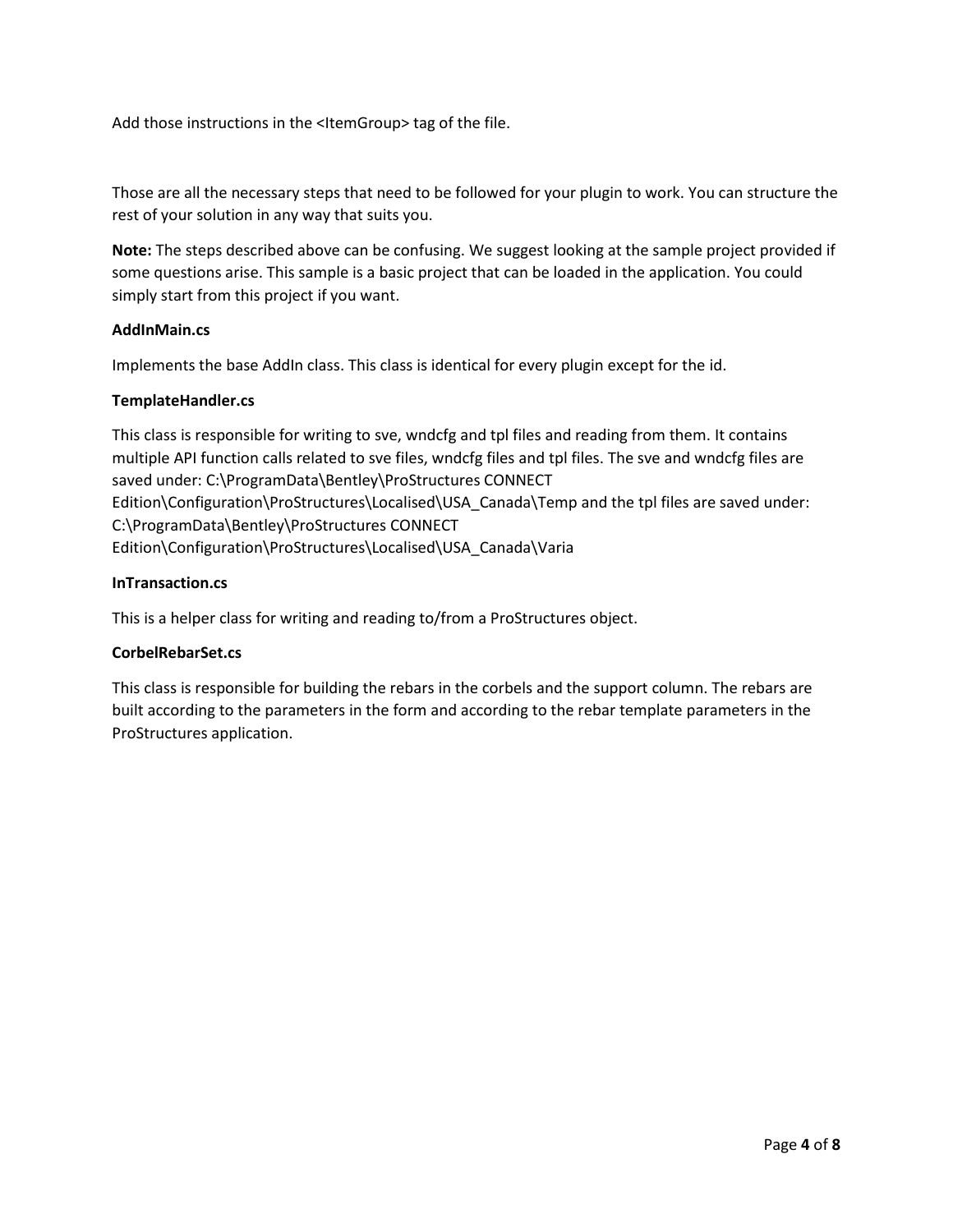### <span id="page-4-0"></span>Feature Description

In this section, we will cover the corbel distribution plugin's purpose along with its limitations. The procedure that needs to be followed to create a corbel distribution will also be outlined at the end.



## **Feature summary/GUI**

The corbel distribution tool is a very flexible feature that allows users to place multiple corbels on a ProConcrete column or a MicroStation solid. The corbels that are placed are smart solids.

## **Options Tab**

**Origin of the distribution:** The corbels can be distributed from four different points: from the start of the shape, from the end of the shape, from the middle of the shape and from a user selected point (this can be any point on the shape).

**Direction:** If the corbels are distributed from the start or from the end, they will always be distributed towards the opposite end of the shape. However, if they are distributed from the middle or from a user selected point, they can be distributed towards the left, the right or in both directions. If the user chooses to distribute from the middle in both directions, the corbels will be equally distributed in both directions. However, if the user chooses to distribute them from a point that is not centered, the corbels will not be equally distributed in both directions. The program will distribute will distribute the most corbels that it can towards the shorter side and the rest of the stiffeners will be distributed in the other direction.

**Placement options:** The user can specify on which side of the support shape that the corbels will be inserted.

**Offsets:** The user can specify a start and end offset for his distribution. No corbels will be placed in the areas located between an offset and a shape extremity.

**Distribution method:** The user can choose to distribute the corbels by specifying a count, a spacing or both. If he chooses the specification by count, the program will calculate the exact spacing that is required between each corbel to fit this exact count and the first and last corbels will be placed on an offset (limits). If the user chooses the specification by spacing, the program will calculate the number of corbels that can fit on the support shape. The first and last corbels will not necessarily be placed on an offset. Finally, if the user chooses the specification by both, he will need to enter a custom sequence or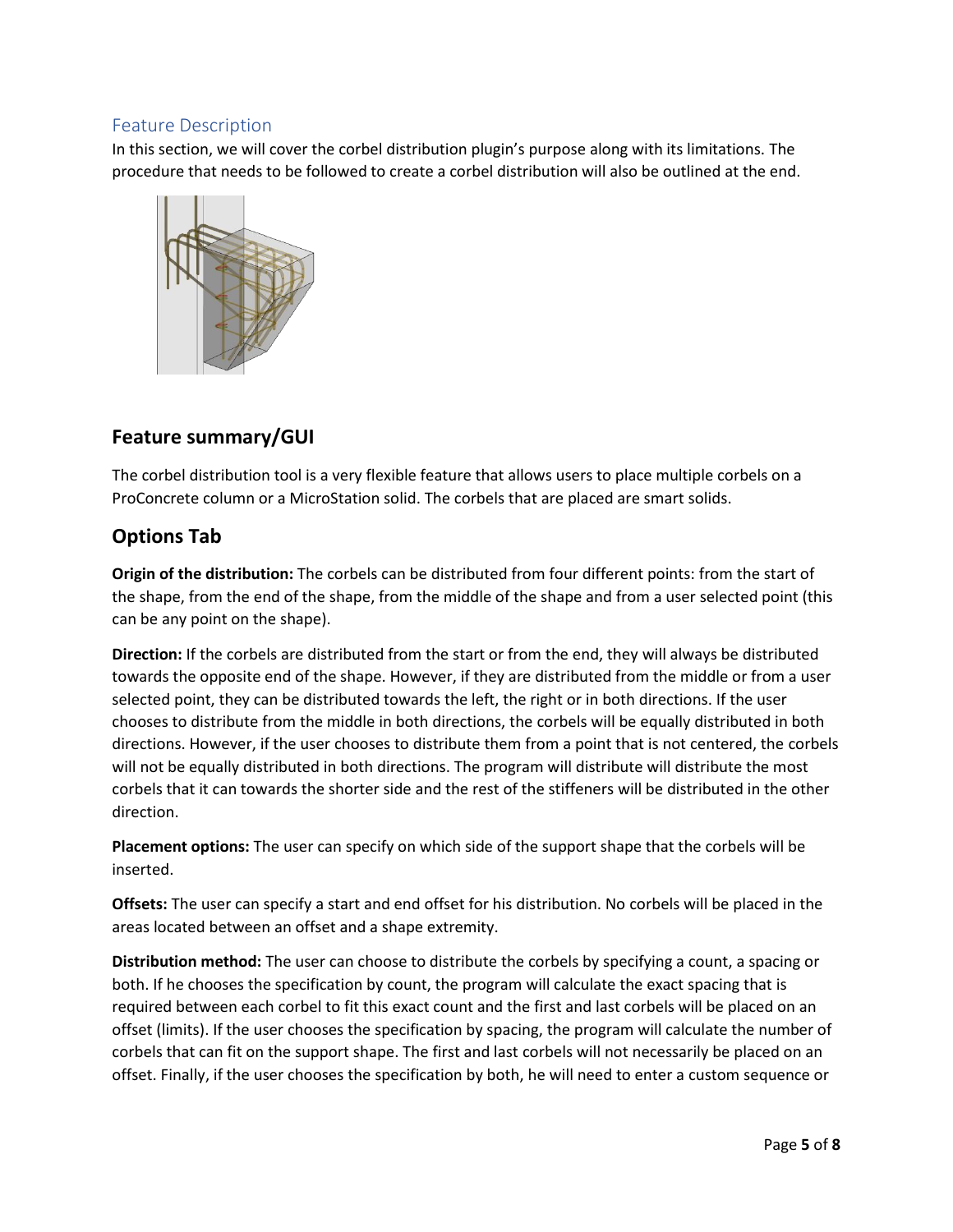a series of custom sequences depending on whether the equal spacing checkbox is checked. This option allows the user to distribute his corbels in a more flexible way.

**Restrictions:** There are certain restrictions related to the distribution. First, if the user chooses to distribute corbels by specifying a count and selects a point as the origin of the distribution, he will not be able to distribute the corbels in both directions. Also, if the user chooses to distribute the corbels by both spacing and count and he unchecks the equal spacing checkbox, he will not be able to distribute his corbels in both directions.

| <b><i>C</i></b> Corbel Distribution                                                                          |                                                                                  | ×  |
|--------------------------------------------------------------------------------------------------------------|----------------------------------------------------------------------------------|----|
| Corbel Rebar Options Assignment<br><b>Distribution</b><br><b>Start</b><br>◯ Middle<br>$\odot$ End<br>◯ Point | <b>Corbel Placement</b><br><b>Bidirectional</b><br>Left<br>Right<br>$\checkmark$ |    |
| <b>General Options</b><br>$\vee$ Equal Spacing<br>Specify by:                                                | Arrangement<br>2. Start Offset:<br>1. Spacing<br>$\overline{0}$                  | 0  |
| Count<br>$\bigcirc$ Spacing                                                                                  | 3.End Offset:<br>Count:<br>1                                                     | 10 |
| <b>Both</b><br>r,                                                                                            | 4. Equal Sequence:                                                               |    |
|                                                                                                              |                                                                                  |    |

## **Corbel Tab**

In the corbel tab, the user can specify multiple parameters for his corbels such as upper width, height, lower width, and many others. Those parameters alter the appearance of the corbels. These parameters can be unique to every stiffener or they can be identical for all of them. The user can select which corbel to modify by selecting the desired corbel in the upper right combo box and he can check the upper right checkbox to apply the same parameters to each corbel. Finally, there is a reset button located at the bottom right of the tab. When this button is pressed, every parameter will be reset to its default value for the current configuration.

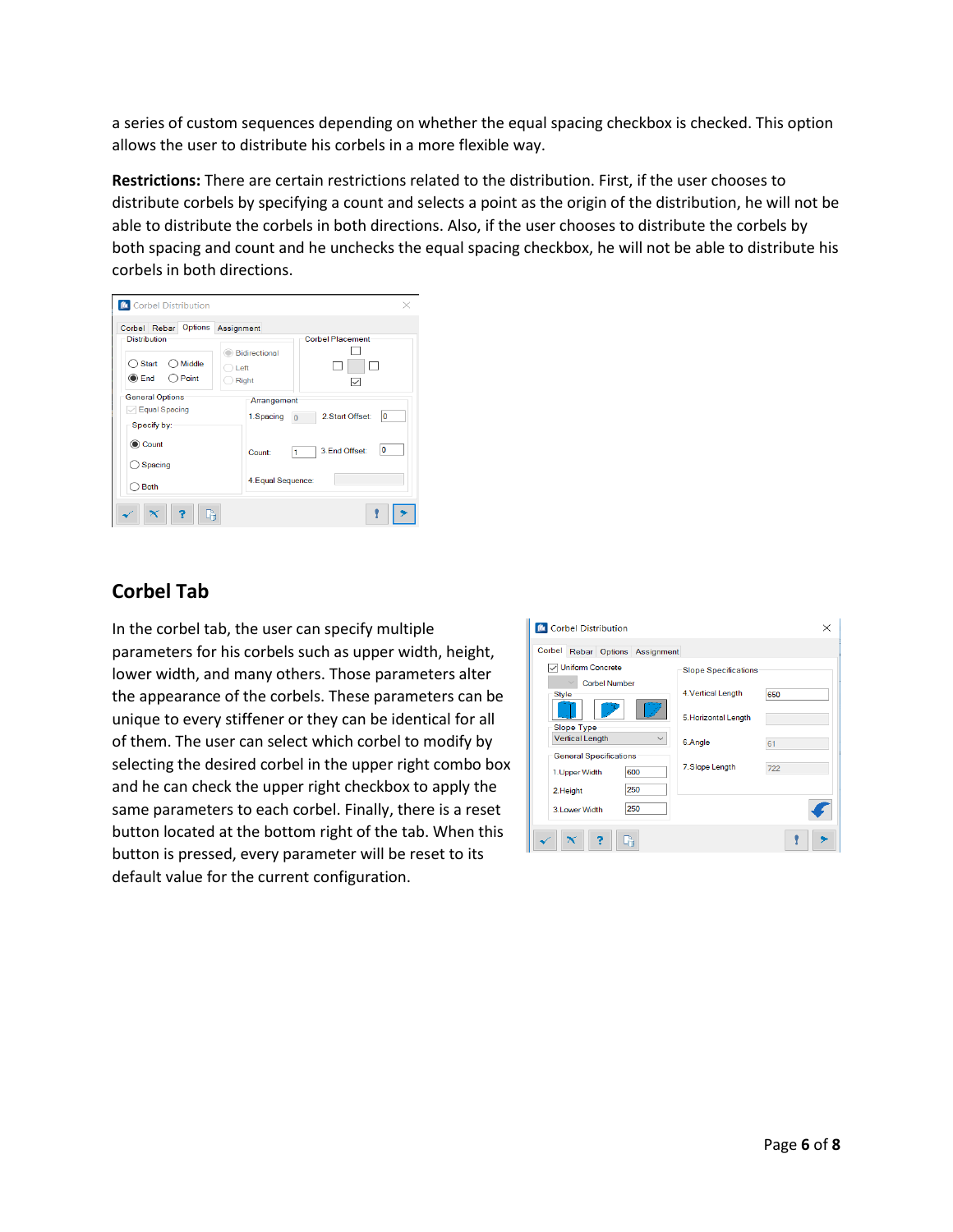## **Rebar Tab**

In the rebar tab, the user can specify which type of rebar will be added to reinforce his corbels. There are four different types of rebar that can be inserted inside any corbel to reinforce it: anchor rebar, vertical rebar, horizontal stirrup and hook rebar. The user can also specify certain parameters for his rebar. To do so, he will need to click on the buttons with the plus sign located next to the rebar templates combo boxes. When one of these buttons is pressed, controls will appear in the the group box to the right and the user will be able to change

| <b>In</b> Corbel Distribution                                                 | × |
|-------------------------------------------------------------------------------|---|
| Corbel Rebar Options Assignment                                               |   |
| <b>Uniform Reinforcing</b><br><b>Rebar Parameters</b><br><b>Corbel Number</b> |   |
| <b>Anchor Rebar</b>                                                           |   |
| test/test1<br>⊵                                                               |   |
| <b>Vertical Rebar</b>                                                         |   |
| test/test1<br>⊵                                                               |   |
| <b>Horizontal Stirrup</b>                                                     |   |
| test/test1<br>◡                                                               |   |
| <b>Hook Rebar</b>                                                             |   |
| ⊵                                                                             |   |
| ъ.                                                                            |   |

the parameters for this specific type of rebar. Finally, like in the corbel tab, the user can choose to specify unique parameters for each stiffener or he can choose to apply the same ones for all of them.

### **Assignment Tab**

In the assignment tab, the user can specify a material for his corbels. He can also assign his corbels to a display class, area class, part family, a level and he can assign a detail style and a description. The user can also assign a level to his rebars and the lines related to those rebars.

| <b>Corbel Distribution</b>         |         | $\times$     |
|------------------------------------|---------|--------------|
| Assignment<br>Corbel Rebar Options |         |              |
| Element                            | Corbels |              |
| <b>Material</b>                    |         |              |
| <b>Detail Style</b>                |         |              |
| <b>Display Class</b>               |         |              |
| <b>Area Class</b>                  |         | $\checkmark$ |
| <b>Part Family</b>                 |         |              |
| <b>Description</b>                 | ------  | $\checkmark$ |
| Level                              |         |              |
|                                    |         |              |
|                                    |         |              |
| Ъ.                                 |         |              |

## **Global Buttons**

There are multiple buttons located at the bottom of the form. Most of those are buttons that are common to every connection. However, one of the button is responsible for building the corbel distribution with the parameters on the form. The distribution will not appear until this button is pressed.